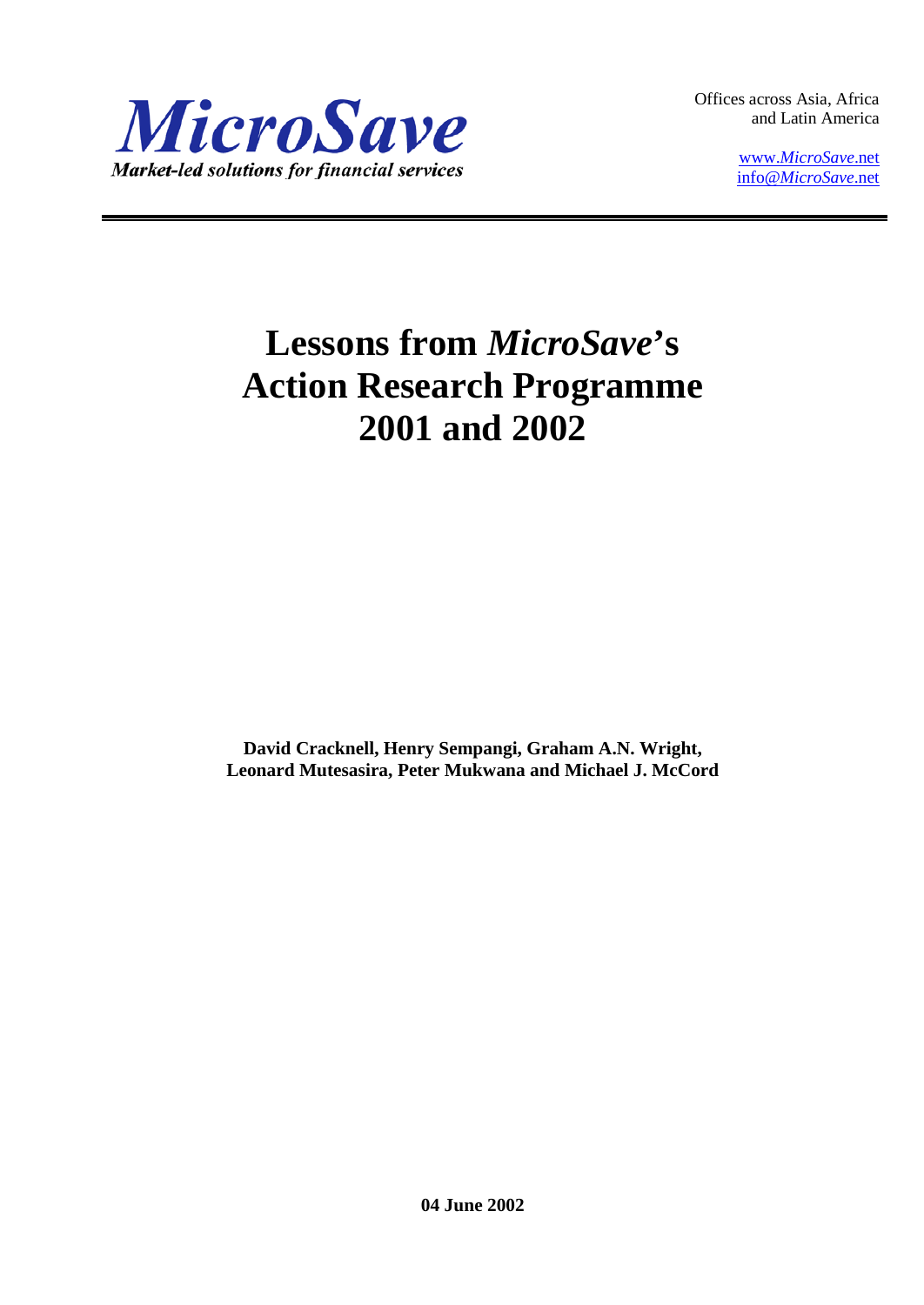## **Lessons from** *MicroSave's* **Action Research Programme 2001 and 2002**

David Cracknell, Henry Sempangi, Graham Wright, Leonard Mutesasira, Peter Mukwana and Michael McCord<sup>[1](#page-1-0)</sup>

As at 31st December 2003 *MicroSave* worked with 9 institutions in four countries; in Kenya – Kenya Post Office Savings Bank (KPOSB), and Equity Building Society (EBS), in Tanzania – Tanzania Postal Bank (TPB) and FINCA Tanzania; in Uganda – Uganda Microfinance Union (UMU), Centenary Rural Development Bank (CERUDEB), and FINCA Uganda; and in South Africa - TEBA Bank and Credit Indemnity.

## **Market Led Microfinance**

*Market Led Microfinance***:** *MicroSave's* emphasis on developing and promoting high quality microfinance services, which are valued and demanded by clients, focused *MicroSave* on product development. However, from the constraints faced by our Action Research Partners (ARPs), *MicroSave* realized that the *delivery* of demand led financial services, requires an institutional focus on market led microfinance, on improving both efficiency and effectiveness, through strategic marketing, customer service, process mapping and risk analysis in addition to market research and product development.

*Being Responsive to Your Clients Concerns Can Significantly Improve Profitability***:** *MicroSave's*  experience, particularly with Equity Building Society suggests that taking action to address your clients' concerns can significantly increase your volume of business and thereby your profitability. Since reengineering some of their products and improving customer service, early in 2002 Equity grew substantially and its profits more than doubled in one year.

*Use Focused Market Research***:** Understanding customer requirements, is a critical dimension of the market led agenda. Use focused market research – in product design, in product refinement, in product marketing, in customer service, in uncovering corporate image, in developing competitive intelligence.

*Practice Strategic Marketing***:** In 2001, *MicroSave* developed its "Product Marketing Toolkit", however, whilst performing marketing audits with TMS Financial a South African financial marketing company, *MicroSave* became aware of the strategic dimensions of marketing. Strategic marketing includes product marketing, corporate image and branding, customer service and delivery systems. Based on this awareness *MicroSave* developed a strategic marketing workshop, which will form the basis of a "Strategic Marketing for Microfinance Toolkit"

*Develop a Commitment to Customer Service***:** Customer service represents one of the few tangible aspects of financial services; moreover, it is one that a financial institution can control. Yet, microfinance institutions are only beginning to appreciate the value and importance of customer service, as institutions focused on customer service gain market share. In 2002 *MicroSave* began to explore customer service within its ARPs, carrying out a Customer Service Audit within Tanzania Postal Bank in collaboration with UNISIS a Ugandan human resource consultancy, several additional Customer Service Audits are planned, which should enable *MicroSave* to draft a "Customer Service Toolkit" during 2004.

*Build Your Corporate Brand***:** Every MFI has a corporate image – its image in the market place, which strongly influences actual and potential clients. To influence public perceptions about your MFI you need to consciously develop a corporate brand. Corporate branding is particularly strong in our South African

<span id="page-1-0"></span> <sup>1</sup> The authors of this paper are the staff of *MicroSave.* This paper summarises reviews of *MicroSave's* Action Research Programme in 2001 and 2002, which can be downloaded from www.*[MicroSave](http://www.microsave.net/)*.net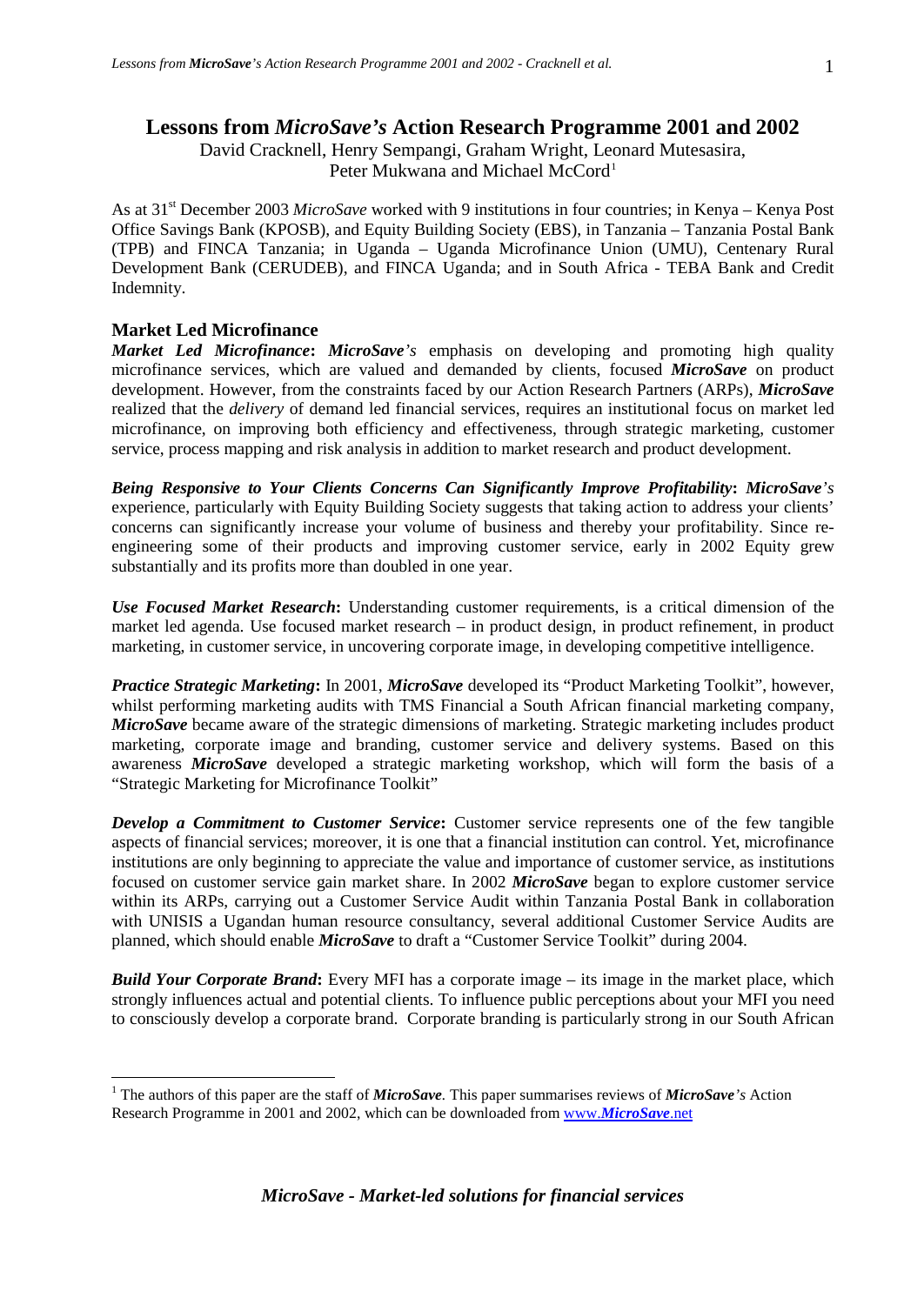*Perform Marketing Audits***:** From the experience of *MicroSave's* ARPs most effective financial marketing functions evolve gradually over a number of years. A "Marketing Audit" aimed at improving the effectiveness of marketing, which brings experienced financial marketing consultants to examine your marketing function can have a substantial impact. The challenge is that to date few financial marketing consultancies understand the microfinance marketplace. More information on the Marketing Audit is available in *MicroSave's* "Strategic Marketing Toolkit"

*Learn from the Formal Financial Sector***:** *MicroSave* works with a range of ARPs, from NGO MFIs, parastatal savings institutions, commercial banks, to licensed moneylenders. Many of the lessons currently being learned by microfinance institutions - as they become increasingly market led, have already been learned by the formal financial sector. The context of microfinance may be different as it works with a specific, underserved, and often hard to reach segment of the population, but microfinance remains a segment within the financial sector.

## **Planning And Control**

*Plan, Review and Re-plan*: The truthfulness of the old adage, "If you fail to plan, you plan to fail" is self evident, but frequently ignored. Failing to have a product development team meeting regularly undermines the value of forming the team. Not providing the product development team with sufficient time or budget to monitor the pilot test means that lessons take longer to learn and longer to internalize. Conversely good planning combined with adequate resources pays dividends, as shown by Equity Building Society in their allocation based costing exercise.

*A Project Management Approach Can be Adapted to the Pilot Testing Process***:** A project management approach that draws upon defined project phases from conception and start up, to definition, to risk management, to planning and executing the project, closure and project evaluation – can be adapted to the pilot testing process, with the major proviso that the pilot testing process needs to be more iterative than is common in a project management approach.

*Ensure Control*: Feedback loops need to be built into the process of product development. This is done through setting up a product development team that meets regularly, building continuing market research into the pilot test process and being concerned about customer satisfaction.

*Organise the Rollout of your Products*: Once a financial service has been pilot tested, how you introduce the product to each new location can have a significant impact upon the success or failure of a product. In each new location as a minimum, staff training, marketing the product to clients *and staff* and customisation of systems and procedures will be required. A draft "*Rolling Out Financial Services Toolkit"* has been produced.

## **Product Development**

*Design a Winning Product*: Do not shortcut the research process. TEBA Bank in South Africa were about to go to the market with a funeral insurance product, this product was designed to free clients from the burdens of financing and arranging a funeral for their family at a time of grief. Surely a winning product! However, participative research demonstrated that planning a funeral was an important family obligation to the deceased and a part of the grieving process. Had TEBA Bank's original funeral insurance product gone to the market it would have failed.

*Use Market Research to Identify Quick Wins***:** *MicroSave's* market research uncovers a significant number of "quick wins", ways to improve existing or new products, which do not take an elaborate pilot test. In the case of FINCA Uganda, this was in improving communication to field staff when policies changed. For Equity Building Society – it was in rephrasing their interest rates and making the furniture at their branches more user-friendly.

## *MicroSave - Market-led solutions for financial services*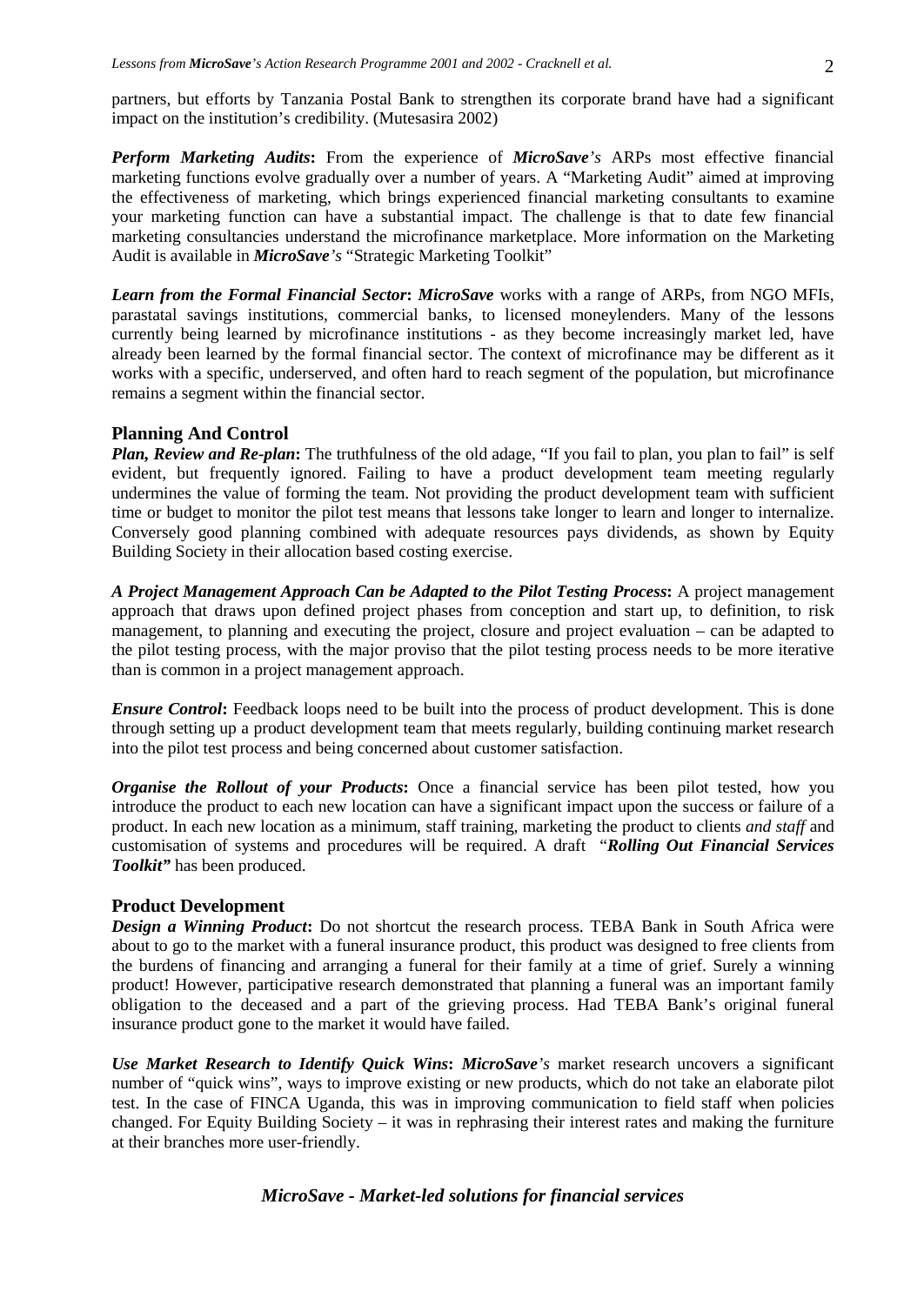*Mainstream the Product***:** In larger institutions, new products can become sidelined, identified as a niche product developed by a particular department. In Kenya Post Office Savings Bank, some senior managers regarded the *Bidii* product an initiative of the business development division, as a niche product for market traders, rather than as a step towards modernizing their core products. New products should be regarded as priorities for the institution if they are to receive the support they require to make it to the market.

*Communicate your Product***:** Good communication of the product is essential to successful product development. In respect of clients and staff, examples of poor communication are all too common, whether in communicating new policies, designing incentive schemes, training staff, or marketing the product. Fortunately, *MicroSave's* market research for microfinance tools have proven useful in identifying communication lapses, and in communicating the product to customers and staff, in clear, concise, client friendly language, through developing benefit statements and Frequently Asked Question (FAQ) guides.

### **Risk Management**

*Be Proactive in Risk Analysis and Management***:** Proactive risk identification, analysis and management are essential aspects of developing market led microfinance institutions, products and services. Frequently challenges that arose during pilot testing within our ARPs, could have been identified, analysed and managed before the pilot test started; problems related to staff capacity, management commitment, financial resources, and the adequacy of information systems. This led *MicroSave* to actively investigate risk within product development, to employ Shorebank Advisory Services to perform a risk management review and to draft a "Toolkit For Institutional and Product Development Risk Analysis for MFIs"

#### **Management And Human Resources**

*Build a Management Team***:** Market led microfinance places huge demands on a microfinance institution. The range of skills and the high degree of competency required, demands the creation and building of a competent cross functional management team. Several ARPs had to significantly upgrade their management teams during 2002, in preparation for transformation and / or growth.

*Mine Your Data***:** Typically microfinance institutions gather mountains of data, on client selection and impact, and through client application, exit interviews and in routine monitoring. Few MFIs maximize the use of this data, for example in creating client scorecards for risk assessment, in analysing the behaviour of different market segments, or in product costing and pricing. Institutions that actively mine their data can develop a key strategic advantage over their competition.

*Craft your Incentive Scheme***:** A well-designed incentive scheme can significantly enhance staff performance. However, an incentive scheme can pose significant challenges to the development of new products, especially where the new product affects the dynamics of the incentive scheme. Initially some FINCA Uganda Credit Officers were opposed to the introduction of the new Small Enterprise Partnership product, as transferring clients to the new product affected their bonus payments.

*Building Capacity – Start Simple***:** For *MicroSave* to promote high quality financial services for poor people, it builds capacity within its Action Research Partners to develop and promote their own financial services. *MicroSave* emphasizes simplicity and incremental development. Workshops are used to introduce concepts, followed by practical work with our partners, in the field or in their offices, directly after the course, to develop tangible results. There are often technically more rigorous – but more demanding solutions, such as Activity Based Costing but these cannot always be introduced without first building capacity.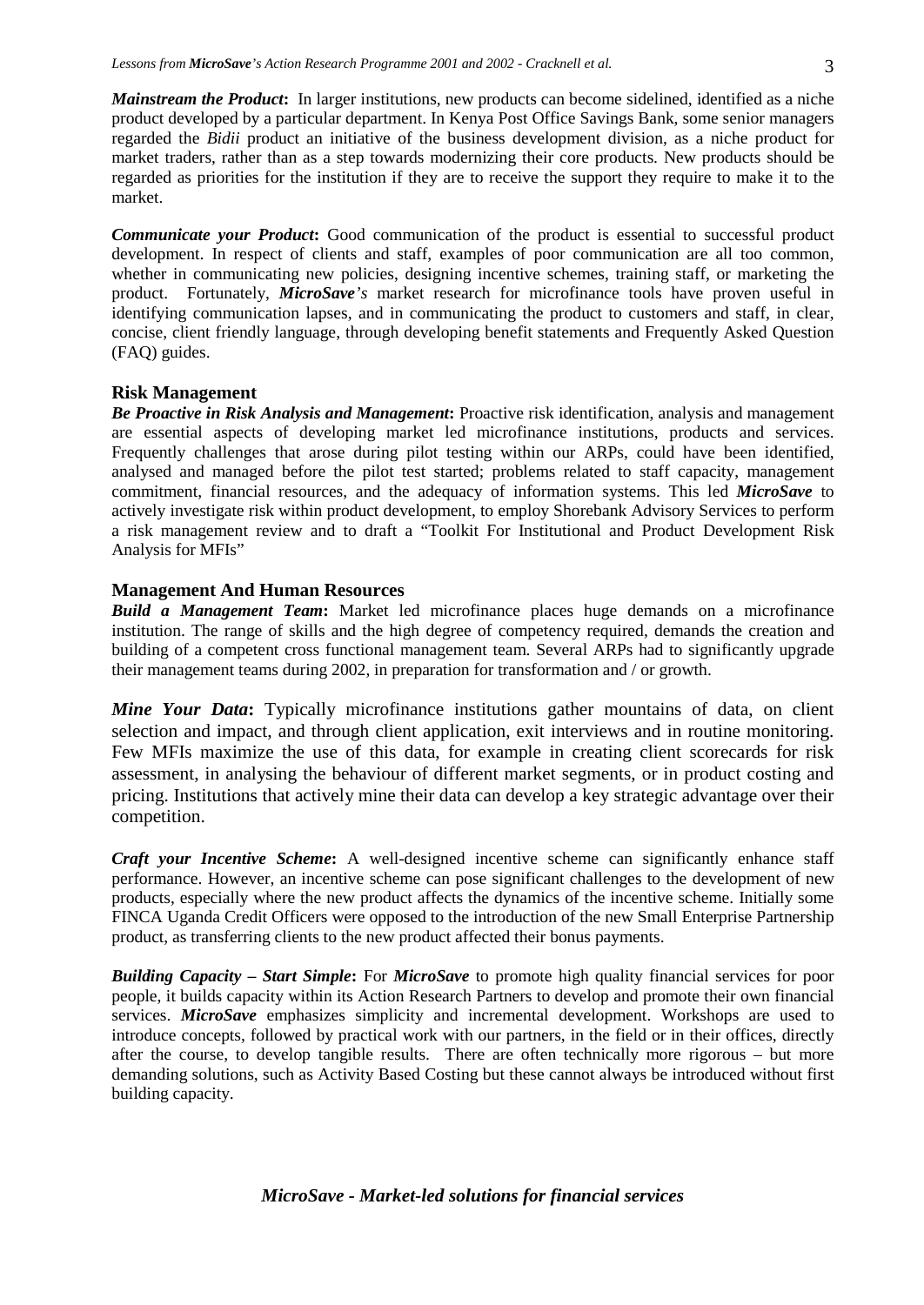*Consider Contracting-Out Services***:** Where suppliers exist and capacity is required, it is possible to contract out elements of a Pilot Test, whether this is the management of the test, review or evaluation, market research or marketing.

*Adopt Continuous Improvement***:** "continual improvement of the organization's overall performance should be a permanent objective of the organization" according to Hoyle (2002). Traditionally, "best practice" in microfinance has focused narrowly on the goals of sustainability and outreach, and more recently in improving transparency. However, the broader agenda imposed by market led microfinance, necessitates an institutional commitment to continuous improvement.

#### **Information Technology**

*Ensure Your Product is Compatible with Your IT System Before Pilot Testing***:** IT systems should not drive product definition – however, on several occasions our ARPs have pilot tested products that were incompatible with their IT systems, which failed to calculate fees, charges or apply interest correctly. Late identification of problems led to extensive delays, and disappointed customers.

*Develop an IT Solution Appropriate for your Pilot Test***:** Developing IT systems can be very challenging, but is made more so, as the product changes and develops through its initial design, to concept to prototype work and during the pilot test. To control costs, it is essential that the product is well designed before IT development gets underway. Where investment in IT is likely to be very heavy – it may be worth developing a low-tech interim solution for the pilot test as TEBA Bank have done for the Home Improvement Loan.

#### **Product Costing**

*Operationalise Product Costing***:** Product Costing will provide valuable intelligence about the costs and revenues of products, but will only add to profitability when it influences strategic decision-making or it targets additional investigation.

*Uncover and Understand Loss Making Products***:** Financial institutions need to understand the cost structure of their products. *Most* of *MicroSave's Action Research Partners* have at least one loss-making product. Generic reasons for loss making products, included inappropriate pricing, high head office overheads, low volumes of activity, over exposure to interest rate risk, low levels of fee income and overelaborate back office processes.

*Pay Attention to Pricing Your Products***:** *MicroSave's* Action Research Partners, frequently pay more attention to the costs of their operation, and indeed costing their products, than pricing their products. For Tanzania Postal Bank the problem was an institutional resistance to changing the interest rates on the Domicile Quick Account at a time when the investment income available to the bank was plummeting. In the case of Equity Building Society market research discovered that clients uniformly disliked the way that Equity priced their products, the Building Society was perceived to be expensive because of the way they communicated the interest rate on their loans when in fact they were cheaper than most of the competition.

*Perform Process Analysis to Improve Efficiency***:** "a desired approach is achieved more efficiently when related resources and activities are managed as a process" Hoyle (2002). Mapping processes is an effective way of identifying potential improvements in the operation of a particular product, to record procedures for training manuals, to review potential risks and their associated controls, and to enable a comparison of observed against documented processes.

*Work Your Financial Projections***:** Financial projections are used to ascertain if and when a new product is likely to become profitable. In practice the assumptions underlying financial projections are reviewed infrequently. To maximize the value of your financial projections regularly compare your projections with actual data, perform sensitivity analysis to determine the impact of key variables and check your assumptions.

## *MicroSave - Market-led solutions for financial services*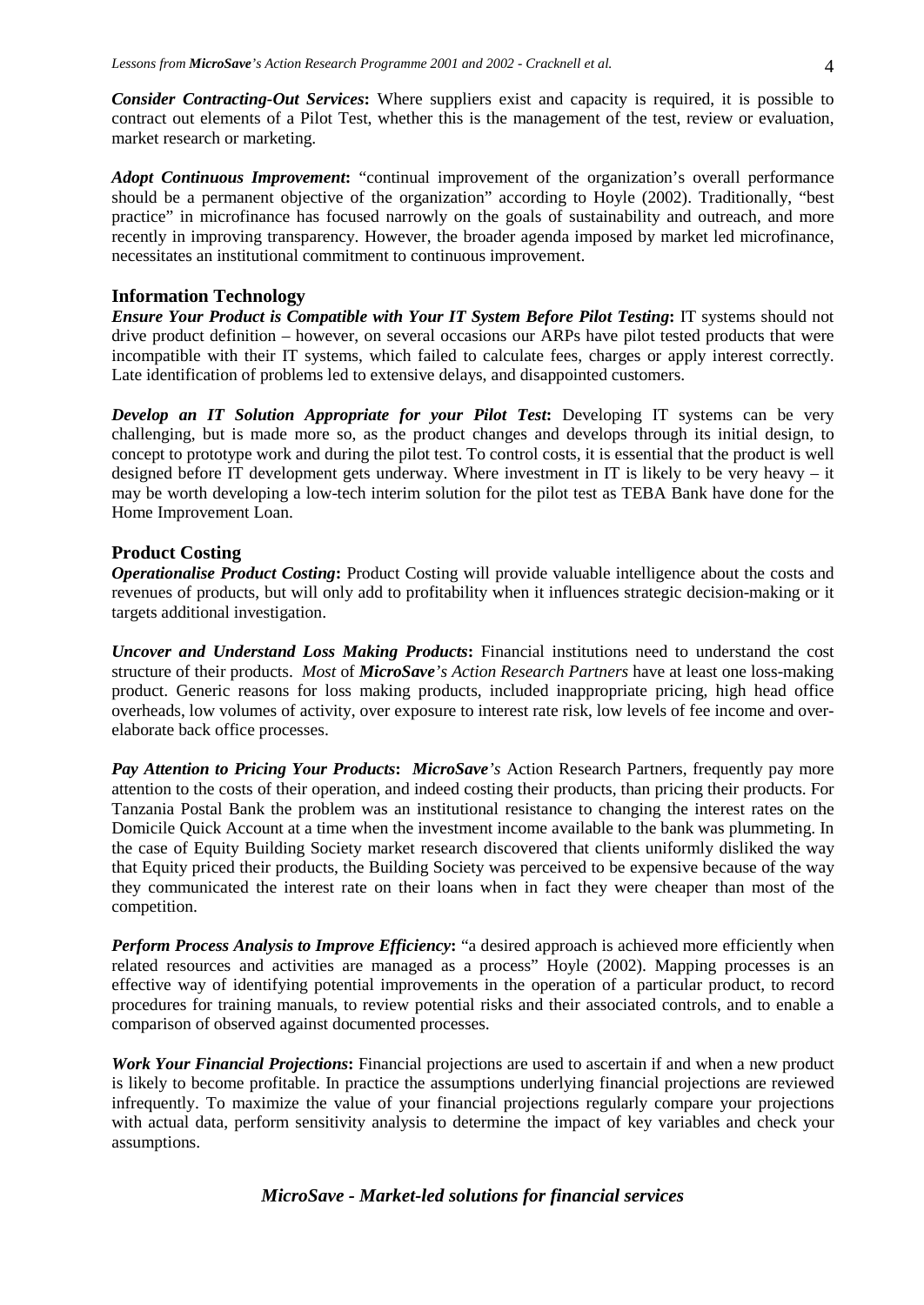*Develop Strategic Collaborations***:** Strategic collaborations offer opportunities to gain knowledge, quickly and appropriately, whether this is through employing people who know a particular product area, through sharing knowledge or through more formalized joint venture arrangements. Properly chosen these collaborations can significantly reduce the risk involved in developing new financial services.

## *MicroSave's* **Current Package Of Services**

*MicroSave's* focus has expanded beyond product development to cover market led microfinance. To date this has encompassed, market research for microfinance, pilot testing, product roll out, product costing, incentive scheme design, strategic marketing, product marketing, risk analysis, process mapping, customer service and strategic collaborations.

*Market Research for MicroFinance***:** ARP staff are trained in the use of *MicroSave's* participatory research tools. Using the *MicroSave* "Market Research for MicroFinance Toolkit" ARP staff are provided with expert post workshop facilitation as they practice the skills introduced in the workshop in listening to and understanding their clients. The tools are used to develop initial product ideas into concepts and to refine the product concepts into prototypes for testing. This process can be represented as follows:



**Figure 1: Market Research and Prototype Development**

Source: Wright, Graham A.N., "Market Research and Client Responsive Product Development"

*Pilot Testing***:** Our partners are assisted to establish a pilot test to test the product that they have developed. The pilot testing process has ten stages detailed in the *MicroSave*'s **"***Toolkit for Planning, Implementing and Monitoring Pilot Tests*". Typically assistance is given in planning the pilot test, setting goals and indicators, and in developing financial projections.

*Product Roll Out***:** *MicroSave* performs detailed reviews as its ARPs rollout products. *MicroSave* has summarised its understanding of the factors that contribute to a successful rollout of financial services in a draft *"Rolling Out Financial Services Toolkit"*, which will be further refined and tested during 2003, prior to publishing on the *MicroSave* website.

*Product Costing*: To enable our partners to develop profitable products, and to develop credible financial projections, *MicroSave* assists its partners to implement a product costing system. As in the case of our Market Research for Microfinance course, training is followed by direct assistance to embed the skills learned. On the basis of *MicroSave*'s experience with allocation based costing it has developed **"***Costing and Pricing Financial Services* **–** *a Toolkit for MFIs***"** which was updated during the during

## *MicroSave - Market-led solutions for financial services*